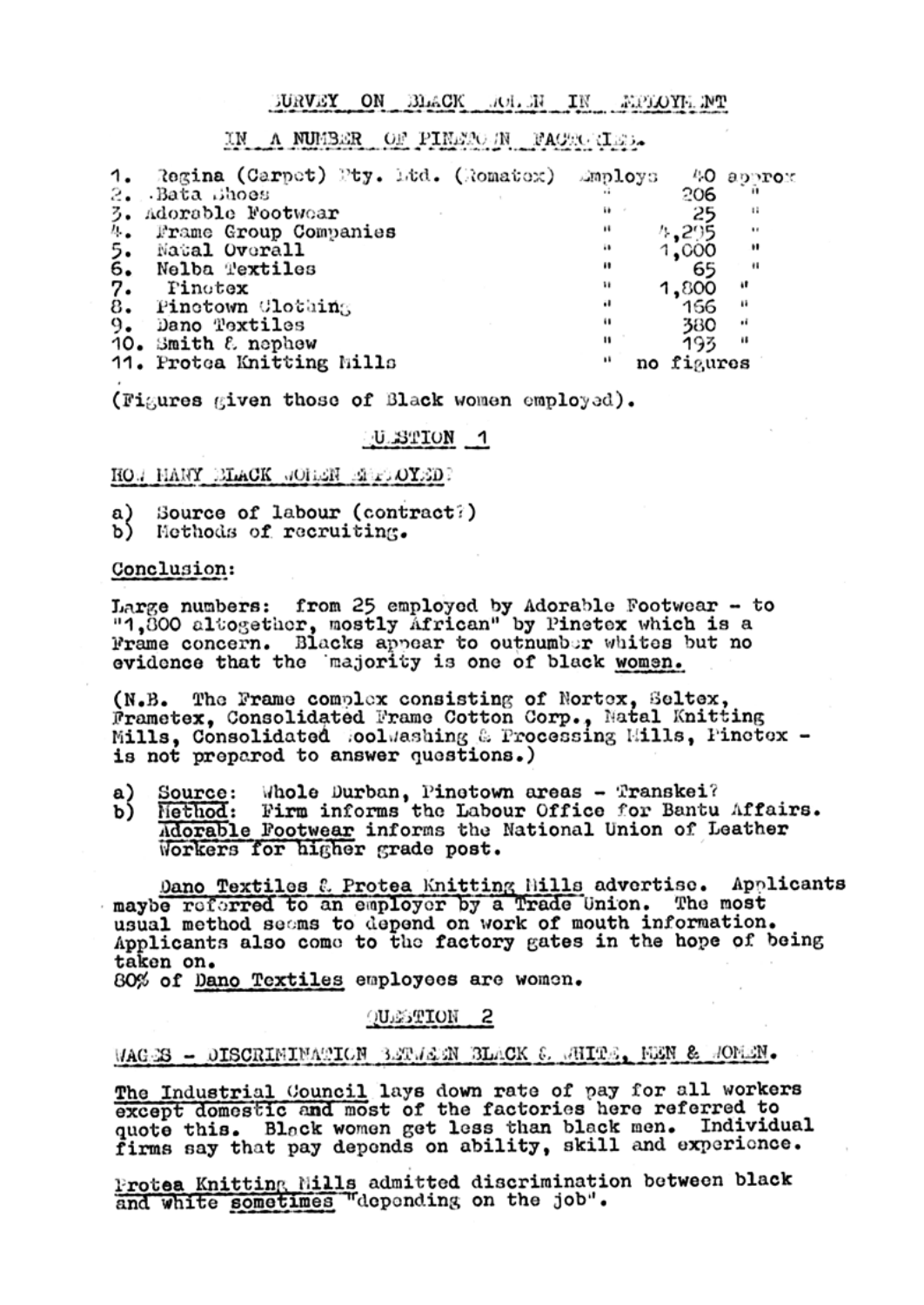$-2-$ 

Regina states that as black women do not perform black men's jobs nor do they perform a white employee's job, there is therefore no question of discrimination.

Bata says all men (black or white) get "rate for the job". " women

Smith & Nephow say that language is a "big problem". One interviewer gained the impression that women are discriminated against with lower wages and not being eligible for pensions etc. This did not refer specifically to one firm, but was rather an overall impression gathered as enquiries were generally pursued.

# JU STION 3

## IN-SERVICE TRAINING SCHARS:

# Chances of promotion.

Protea Knitting Mills sometimes sends black & white employees on courses for some jobs. They say black women may be promoted, while Regina say not much chance of promotion for black women who work on mostly sewing machines, packing. Bata have no in-service training but promote and train through potential & interest.

Adorable Footwear the same. Learners are promoted to become machinists, which position Natal Overalls say is top-post for women. No particular training. Dano promotes machinists to supervisor or receptionists and stress importance of education and of English.

Smith  $\ell$  Nephew have own training school for Bantu. They stress that promotion depends on education.

There is a Pinetown In-service training centre to which interested firms send men for courses of varying length at firm's expense. There do not appear to be any courses for women as yet.

### ULSTION 4. BENETTS.

- Pensions. Discrimination between black/white. a)
- Medical Aid. b)
- Housing Loans.
- $\begin{pmatrix} 1 \\ 2 \\ 3 \end{pmatrix}$ Education Loans.
- Child care, creches, clinics.
- f) Transport.
- g)<br>h) Fddding - canteens.
- Literacy training.

The National Industrial Council - the a) Pensions. observance of which is compulsory, makes provision for pensions for black & white. Protea Knitting Mills are not members. Contributions are made by company and by employee. Bata & Adorable Footwear operate a Provident Fund, to which company contributes, whereby employees get a lump sum. There is discrimination between men and women, black & white pensions. Natal Overalls have pension scheme for salaried staff & men only. They have Provident Fund for factory staff.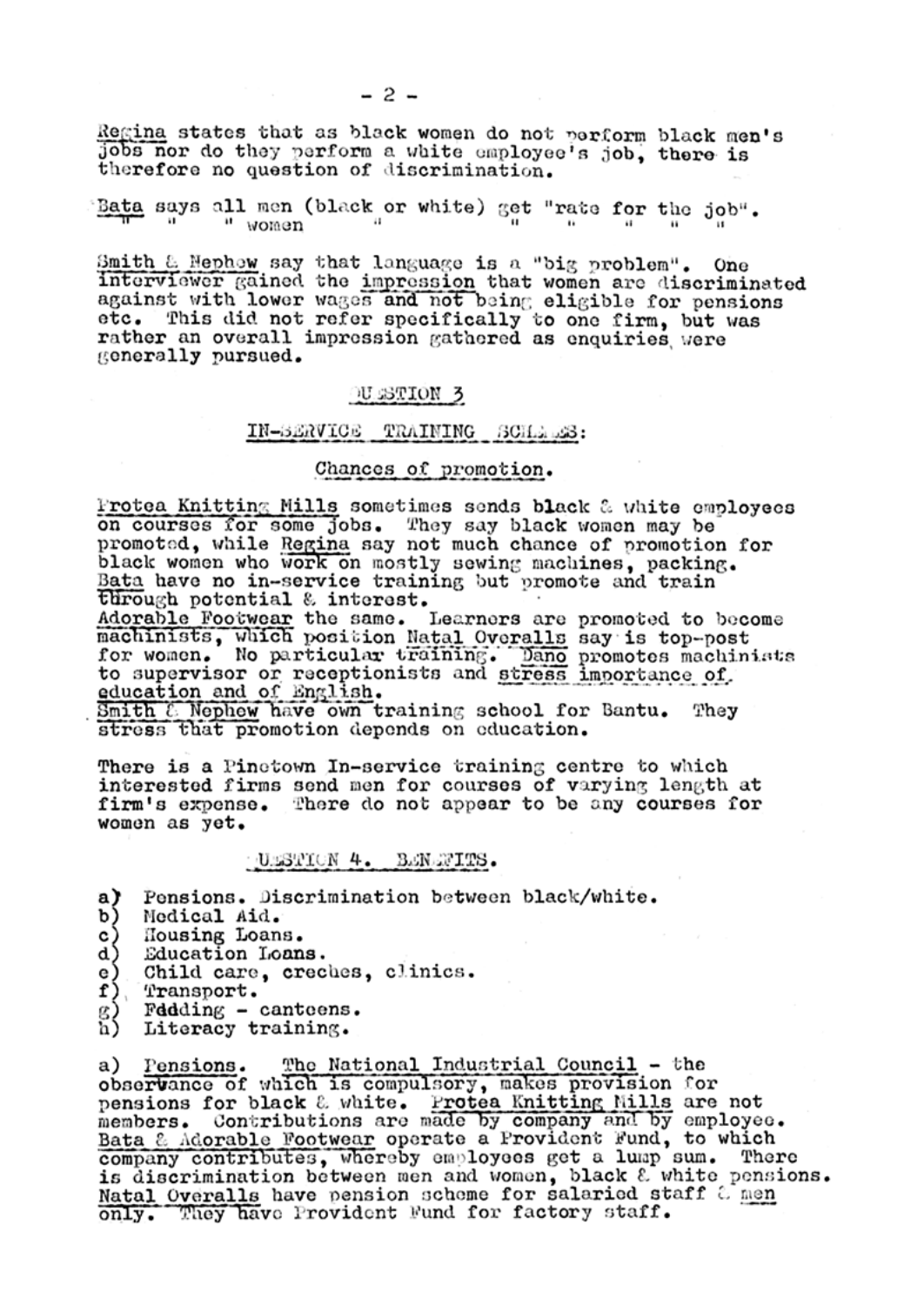Nelba Textiles apparently have no pension or provident fund. Sano also have pension schmem for "monthly paid", none for weekly paid workers.

Smith & Nephew pay pensions according to salary, service age. There is no discrimination beyond the fact that salary of claimant must not be below R200 a month. However, the Company's own Group Life Scheme covers all employees 24 hours a day. Protea Knitting Mills have pensions schemes for all. NO discrimination beyond the fact that men get higher death benefit than women.

Medical Aid. 2 firms have medical aid for whites only, b) Dano & Natal Overall. Natal Overalls have medical aid for white married men U white divorcees, not for married women. Employees of Protea Knitting and Adorable Footwear fall under provisions of National Council Benefit Fund. Nelba Textiles offer not aid. Pinetown Clothing help through Trade Union Provident Fund membership which is compulsory. Bata cmployees and their families can go to a Union panel doctor for free medical treatment. They can have optical and dental care within limits. There is a resident doctor & clinic in both their factories, fully qualified nursing sister and first aid assistants.

Bmith L. Mephew have a Clinic, a full-time sister and free medicines. Regina have a Medical Aid Fund in case of sickness or accident. It is independently subsidised and pays on overage 90% of weekly wage during illness, depending on length of service etc. In case of accident on the premises employees wlaim Workmens' Compensation. Regina employs a full-time resident doctor. Employees immediate families may attend the Clinic, where medicine and medical attendance are free. For hospitalisation however, employees are required to pay. Frame factories do have Clinics apparently.

THERE AR : NO CRECHE FACILITIES - Only 1 Registered Creche in Clermont Township - the nearest Township to Pinetown. There are 100,000 people in Clermont.

- c) Housing Loans None by any firm except:
- Natal Overalls who loan money through the Industrial i. Council & then deduct a sum from the Provident Fund.
- ii. Protoa - to senior employees of all races.
- Smith 2. Nephew help with house repairs etc.  $\ell$  are going iii. into possibility of housing loans.
	- iv, Regina themselves do not make loans but other large companies & Head Office in Romatex Group, to which Regina belongs, make housing loans.

THERE IS NO SPECIFIC HENTION HERE OF WOMEN EMPLOYEES.

d)

Education Loans. Adorable Footwear make education loans. d) Bata none, but worker can borrow from his pension due from Provident Fund. This is permitted for house deposit only. There is also a Melfare Fund operated by the staff. Regina The Company makes contribution, canteen profit goes into it. Loans are made on merit for education or other financial needs, each case considered individually. Protea makes loans only if training or education course will benefit the company.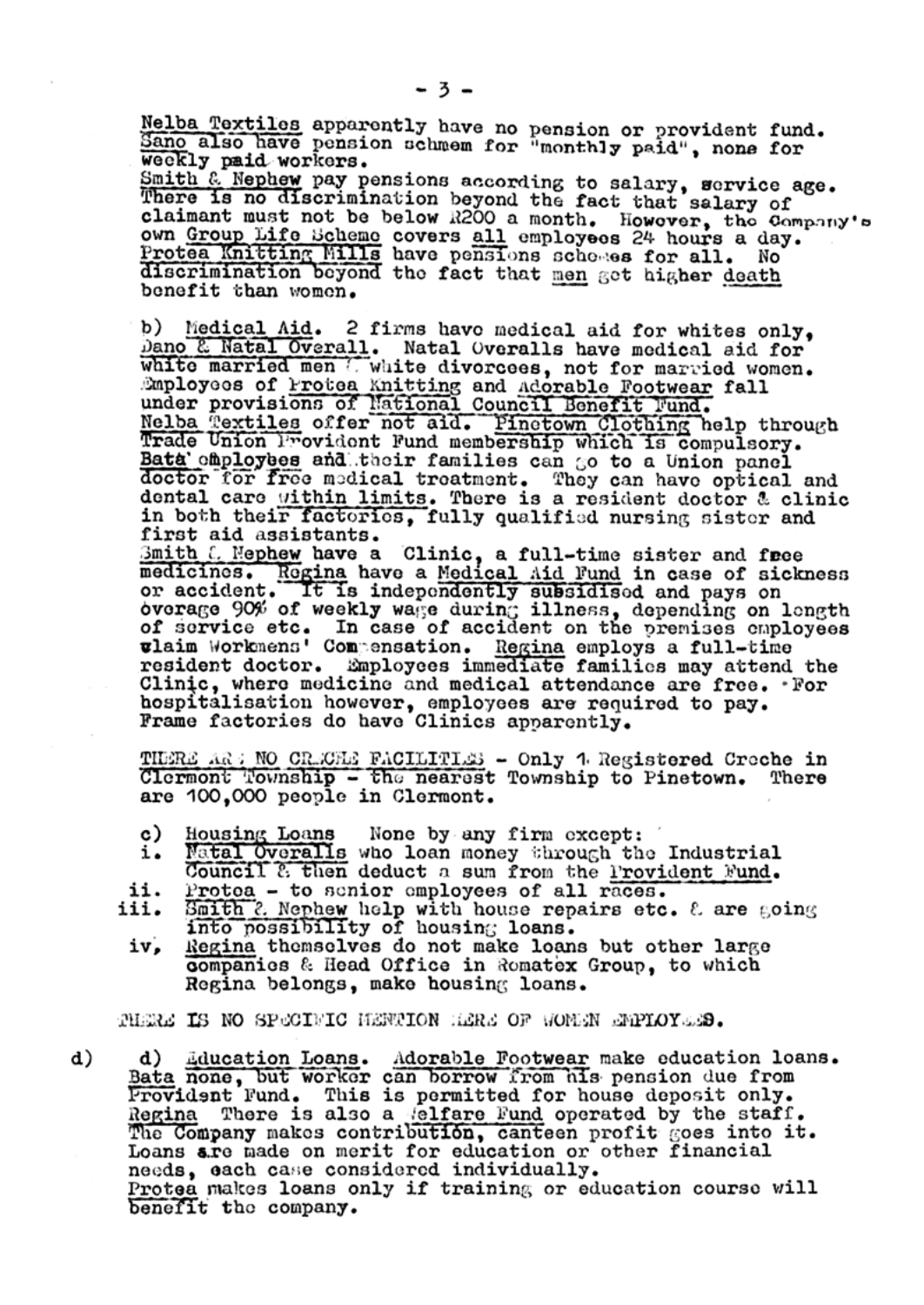Smith & Nephew will help with part-time courses and refund 80% to employee on completion of course.

#### HERE AGAIN WOMEN ARE NOT MENTIONED.

e) Child care, creches, clinics. Regina - see 4b, nothing else. Dano - First Aid only. Other firms make no provision according to this.

f) Transport. All workers use public transport. At Regina the bus stop is at the factory gates. Protea provides company transport for 10% who need it. The remaining 90% use public bus. Smith & Nephew supply company transport when public is impossible (e.g. factory broak-down).

g) Feeding  $-$  Canteens. With the apparent exception of Nelba Textiles 'and Dano which sells cigarettes etc. in a shop, the firms have canteens (cold drinks, meat pies, sandwiches). Bata states there are 2, one for whites, one for blacks and that these are non-profit making. Protea has besides the canteen a dining-room for Senior Blacks. There is 'no aating facility for whites. Smith & Nephew have canteens for 3 races.

h) Literacy training. On the whole none. Pinetown Clothing say it is not sonecessary (as what?) Dano had lunch time course 4 years ago which proved unpopular, and was presumably dropped. Smith & Nephew are seriously concerned over the poor quality of spoken English among employees and would like to see literacy training and training in skills becoming available.

### QUESTION 5

#### INTERRUPTION OF SERVICE OWING TO PREGNANCY.

Treated as sick leave? Will firm re-employ?

Nelba Textiles approach is governed by U.I.F. Regina terminate. a woman's service but will re-employ. Protea's employees in Durban area fall under the provisions of the Industrial Council. Their mill employees fall under the Company's jurisdiction. They state that they condone the break in service arising from pregnancy and will re-employ. Bata give preference when application for re-employment is made. They refer to maternity benefit through the Trade Union. Adorable refer to benefits which come from Dept. of Labour and National Industrial Council. They are prepared to re-employ. Dano does not guarantee re-employment but generally speaking firms will

#### re-employ, other things being equal.